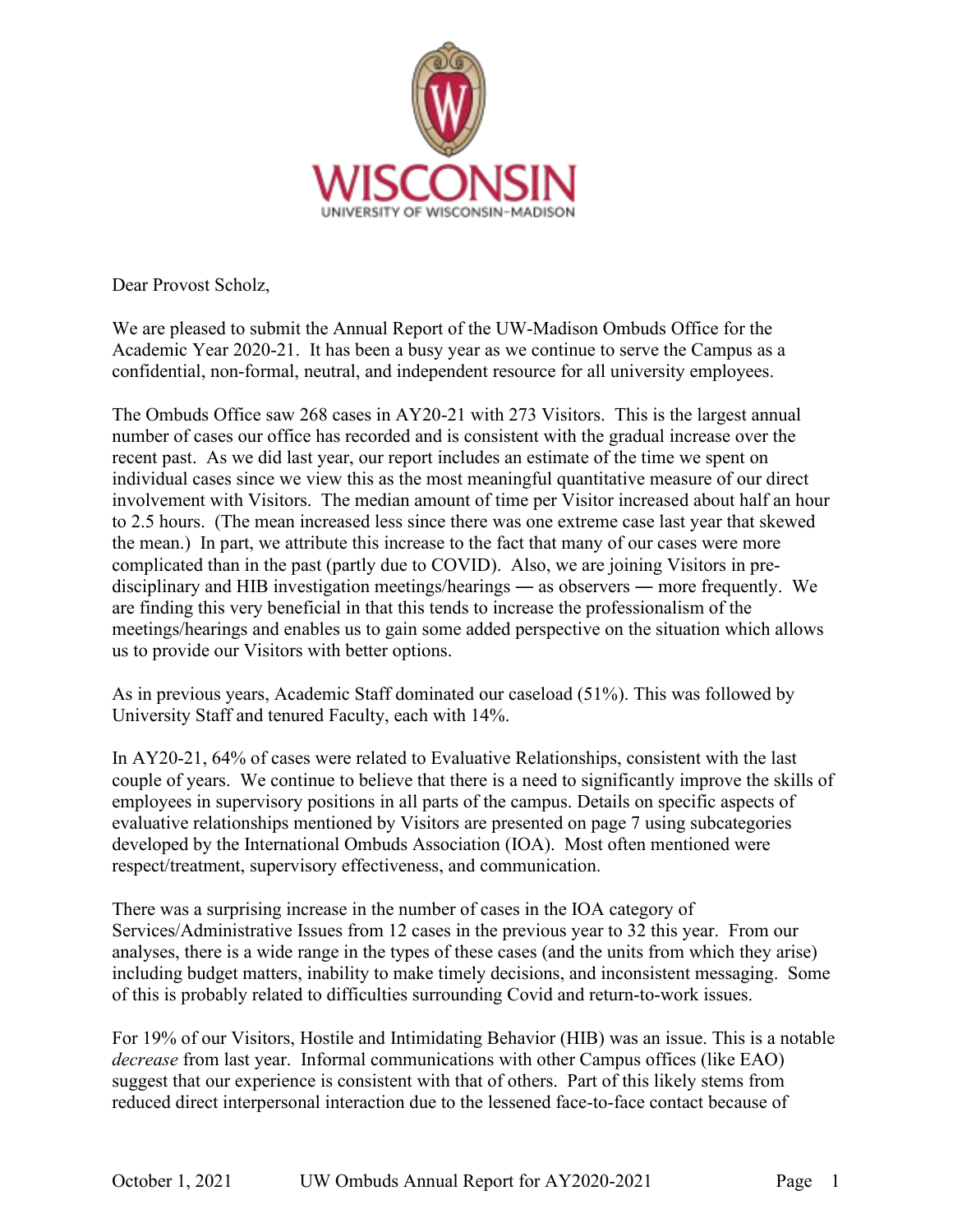Covid. Some may also be due to the greater awareness of HIB issues across Campus and slightly increased vigilance. (We wish to add that, in examining our own data more carefully, we found large differences among individual Ombuds in deciding whether a case was indeed HIB. We are instituting procedures to ensure greater consistency in the future.)

Of those Visitors who reported HIB issues, the proportions in the various categories (staff type, years of service, etc.) were comparable to the overall proportions. We remain concerned about the fairness of HIB investigations, principally those performed by HR personnel within the same unit as the individuals involved in the HIB "dispute." One member of our team, Gery Essenmacher, is participating in a committee of various Campus leaders, analyzing the impact of the HIB policy since its implementation.

One other change from previous years is the notable increase in the proportion of cases for which the Ombuds "referred Visitors to Campus/Community resources" and "consulted with other parties." This is consistent with our belief that many of our cases are becoming more complex. Some of this is also reflected in the increase in median time spent with the Visitors and the large increase in cases in the IOA category of Services/Administrative Issues.

As already noted, Covid appears to have had a notable effect on our Visitors' issues. This includes substantial concern about "return-to-work" issues. Other factors impacting our activities include the change in payrolling and the TTC process. We have actually seen fewer Visitors concerned with TTC than we expected, although, this seems to be picking up as we compose this letter.

The pandemic continues to affect our practice in some significant ways. We had to move our office from the Lowell Center to the Extension Building although we will be moving back to Lowell for the coming academic year. Almost all of our weekly team meetings have been virtual since early spring 2020. With very few exceptions, all of our Visitors meet with us either by phone or virtually. The number of outreach activities (working with partner units and offices to get our services promoted) decreased this past year. As activities return to campus, the Ombuds team will look at ways to re-engage in former outreach activities as well as identify new opportunities. Also, we have designed a new orientation process for newly appointed Ombuds that we offered virtually in 2020 and in-person this past June 2021. This replaced training at an annual regional conference canceled due to Covid. We intend to utilize regional conferences in the future but will maintain substantial portions of our orientation process.

Looking to the future, we anticipate similar patterns in the coming year. Return-to-work and TTC issues will likely increase (at least for the near future). Clearly there remains much uncertainty about the progress of the pandemic. As noted earlier, improved training of supervisors is a high priority, and we will continue to work with others to explore how this can best be accomplished.

We intend to continue expanding our communications with other offices around Campus that are concerned with the well-being of Campus employees. In addition to participating in the HIB working team, Rick Nordheim is serving on a campus-wide TTC work group, Lezli Redmond is our liaison with the Office of Strategic Consulting, Bruno Browning as the liaison with DDEA,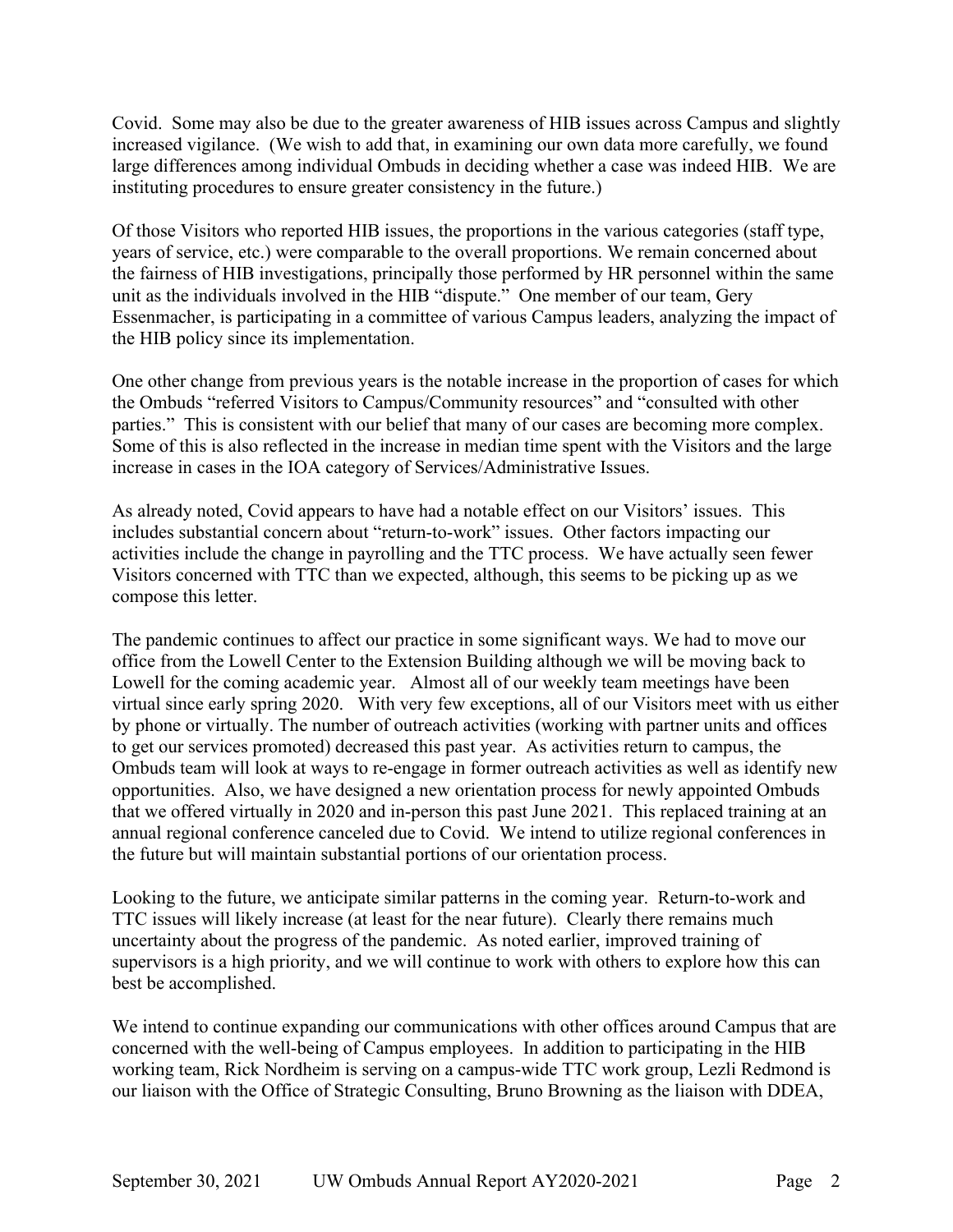and Jane Dymond is the liaison with the SMPH Diversity and Inclusion Advocates Program. We are also working with John Horn, chief of staff for the VCFA, in an effort to offer more support for employees in departments and units within that office, in particular focusing on expanding our work with University Staff employees.

The entire Ombuds team looks forward to meeting with you later this month. We will be introducing you to our new Ombuds, Bruno Browning and Jane Dymond, and discussing this report and the continuing work of the Ombuds Office.

Respectfully submitted,

The Ombuds Team: Mike Ashmore, Rick Nordheim, Gery Essenmacher Lezli Redmond, Bruno Browning, Jane Dymond

UW Ombuds Office University of Wisconsin-Madison Room 225 Lowell Center 610 Langdon St Madison, WI 53703 Phone: 608/265-9992 email: [uwombuds@mailplus.wisc.edu](mailto:uwombuds@mailplus.wisc.edu) website: [ombuds.wisc.edu](https://ombuds.wisc.edu/)

cc: Eden Inoway-Ronnie, Beth Meyerand, Jennifer Noyes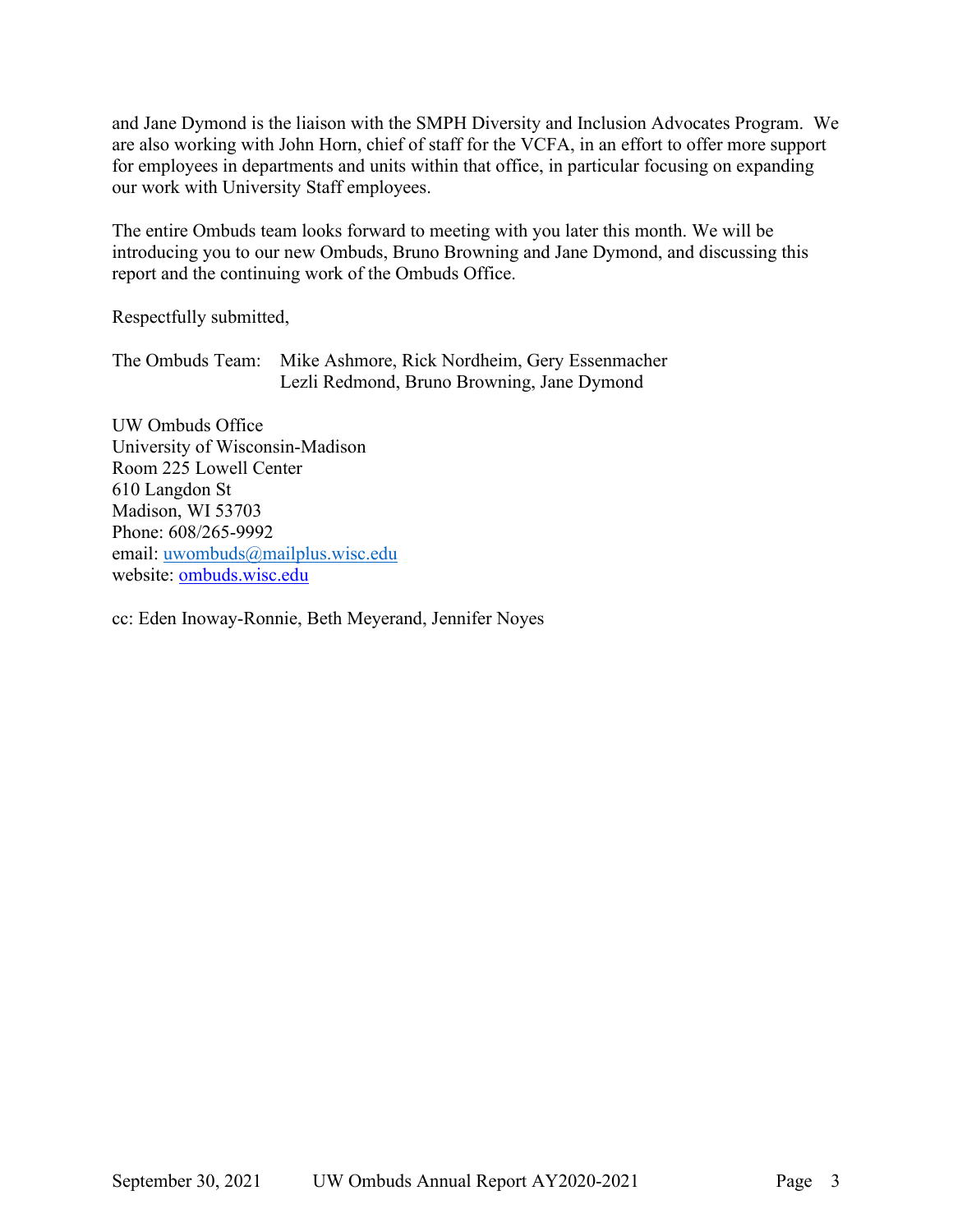#### **The Data**

| <b>Total Cases</b>              | 268 | <b>Years Employed</b> | Total (%) |
|---------------------------------|-----|-----------------------|-----------|
| <b>Total # Visitors</b>         | 273 | $\leq$ 5              | 102 (38)  |
| (4 cases had multiple visitors) |     | > 5                   | 155 (58)  |
| Contacts with non-response      | 3   | Unknown               | 11(4)     |
| <b>Total Contacts</b>           | 271 |                       |           |

| <b>Primary Topics</b>                      | #  | (%)  | Action / Im   |
|--------------------------------------------|----|------|---------------|
| more than one topic can be noted on a case |    |      | Provide infor |
| <b>HIB</b>                                 | 52 | (20) | Perspective   |
| AD/Disability                              | 16 | (6)  | Refer to cam  |
| Gender                                     | 16 | (6)  | Consult with  |
| Ethnicity                                  | 18 | (7)  | Provide infor |
|                                            |    |      |               |

| <b>Primary Topics</b>                      | #  | (%)                                                                                                    | Action / Impact                    | Total | (%)  |
|--------------------------------------------|----|--------------------------------------------------------------------------------------------------------|------------------------------------|-------|------|
| more than one topic can be noted on a case |    |                                                                                                        | Provide information, feedback,     | 240   | (90) |
| <b>HIB</b>                                 | 52 | (20)                                                                                                   | Perspective                        |       |      |
| AD/Disability                              | 16 | (6)                                                                                                    | Refer to campus/community resource | 187   | (70) |
| Gender                                     | 16 | (6)                                                                                                    | Consult with other parties         | 42    | (16) |
| Ethnicity                                  | 18 | (7)                                                                                                    | Provide information only           | 23    | (9)  |
|                                            |    |                                                                                                        | Other                              | 3     | (1)  |
|                                            |    | Number of cases for which action was noted followed by % of cases;<br>more than one topic can be noted |                                    |       |      |

| <b>Position</b>              | #             | %   |
|------------------------------|---------------|-----|
| <b>Academic Staff</b>        | 137           | 51% |
| <b>University Staff</b>      | 38            | 14% |
| Faculty (tenured)            | 38            | 14% |
| <b>Grad Student Employee</b> | 28            | 10% |
| Faculty non-tenured          | 15            | 6%  |
| Postdoc                      | 5             | 2%  |
| <b>Grad Student Non-</b>     | $\mathcal{P}$ | 1%  |
| Employee                     |               |     |
| <b>Undergrad Employee</b>    | O             | በ%  |
| Other or Unknown             | 5             | 2%  |
| Total                        | 268           |     |
|                              |               |     |

## **Who Was Served?**

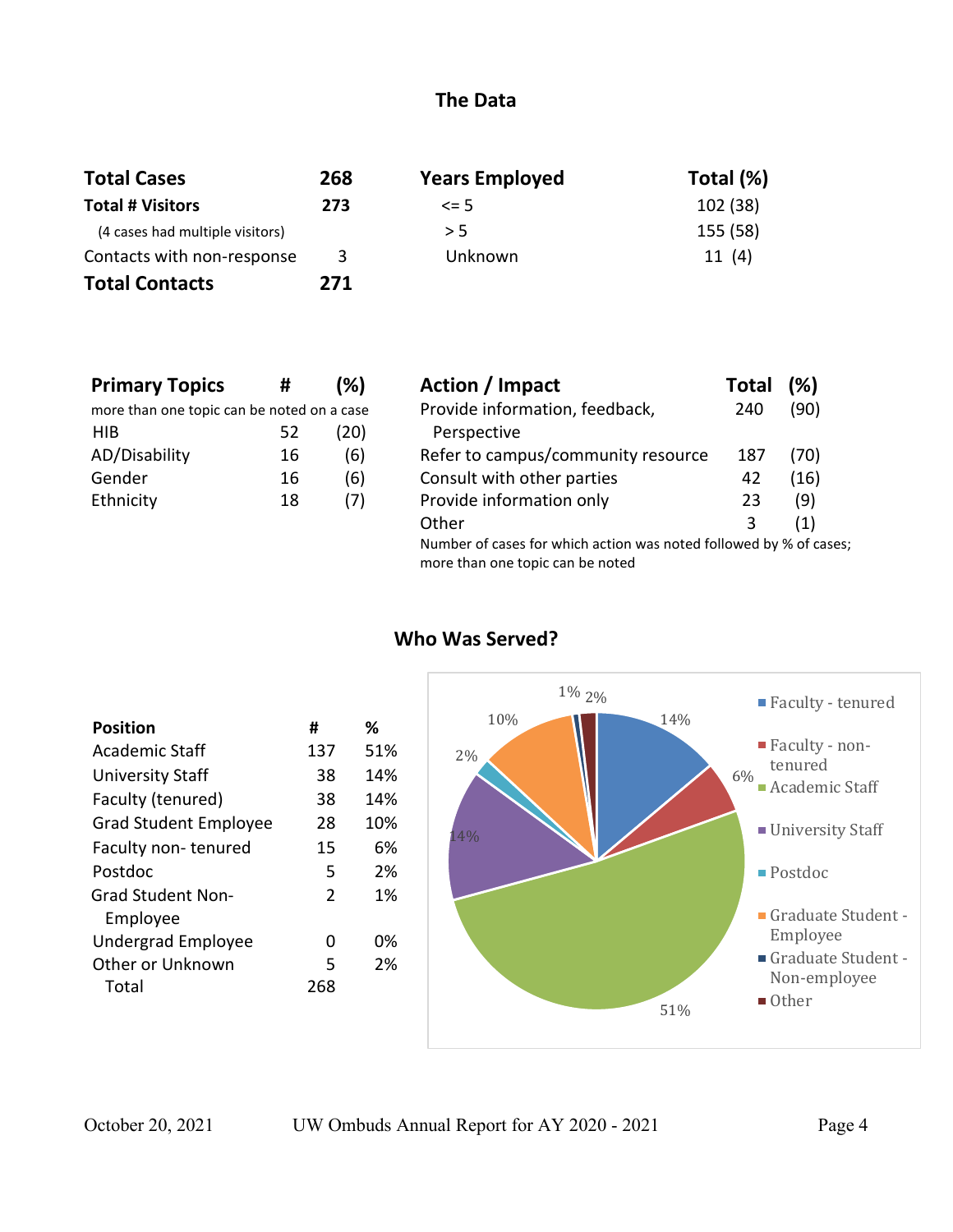

# **Annual Number of Visitors History**

## **Time Spent with Visitors**

Since "interaction" with Visitors consists of meetings (either face-to-face or virtual), phone calls, and email exchanges (often brief but ongoing), it is not possible to count the number of meetings. Instead, the Ombuds have been recording the amount of time they spend with Visitors. Given here is an enumeration of time spent for the 268 cases reported during the academic year 2020-21.

The median is around 2.5 hours The mean is around 3.5 hours

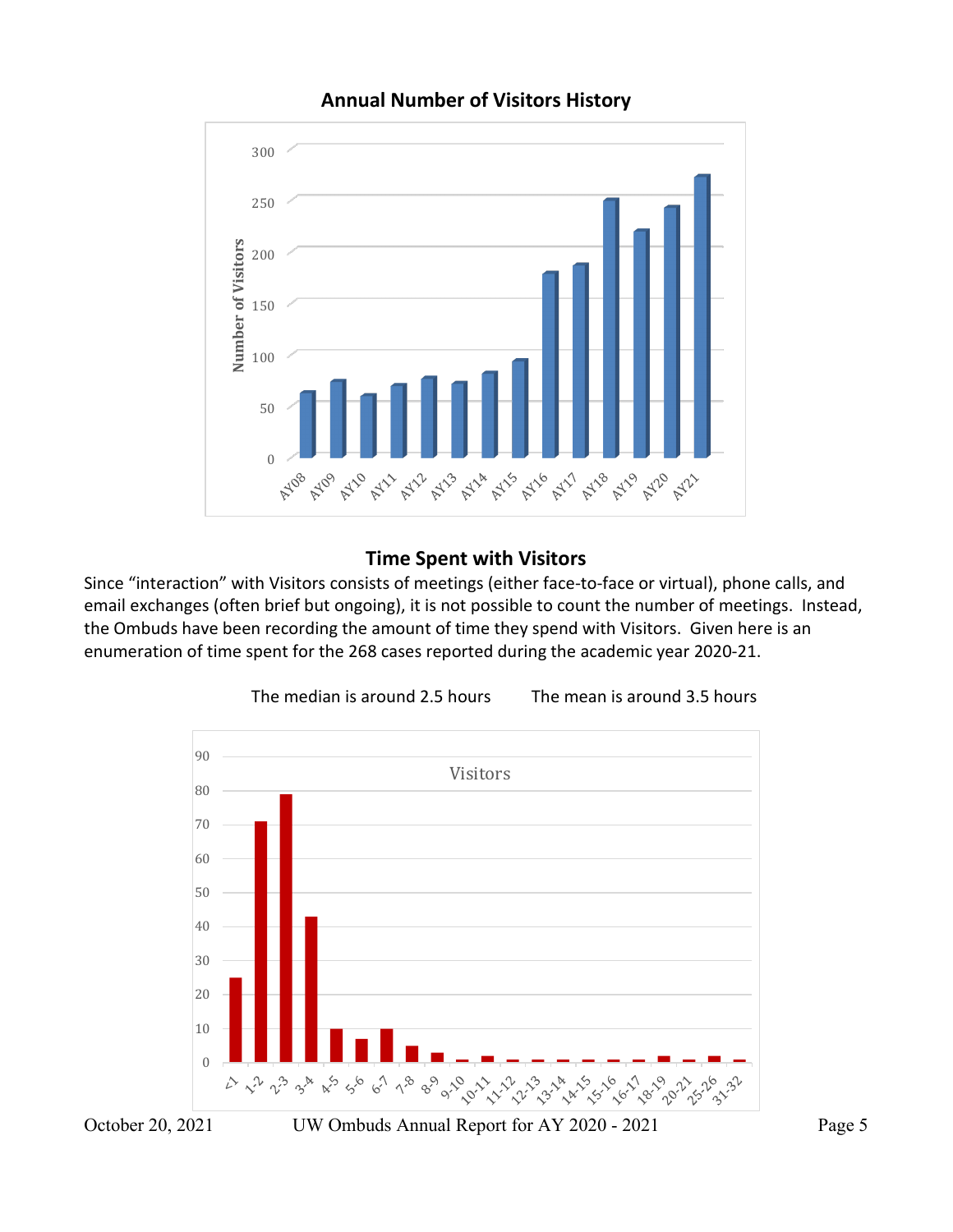#### **What Were the Issues**

Note: Based on International Ombudsman Association (IOA)categories. More than one category can be noted for each case )

| <b>Issues</b>                                  | <b>Number</b> | Percent |
|------------------------------------------------|---------------|---------|
| <b>Evaluative Relationships</b>                | 172           | 64%     |
| <b>Career Progression and Development</b>      | 51            | 19%     |
| Peer and Colleague Relationships               | 45            | 17%     |
| Services/Administrative Issues                 | 32            | 12%     |
| Organizational, Strategic, and Mission Related | 24            | 9%      |
| Legal, Regulatory, Financial and Compliance    | 22            | 8%      |
| <b>Compensation &amp; Benefits</b>             | 18            | 7%      |
| Safety, Health, and Physical Environment       | 12            | 5%      |
| Values, Ethics, and Standards                  | 10            | 4%      |

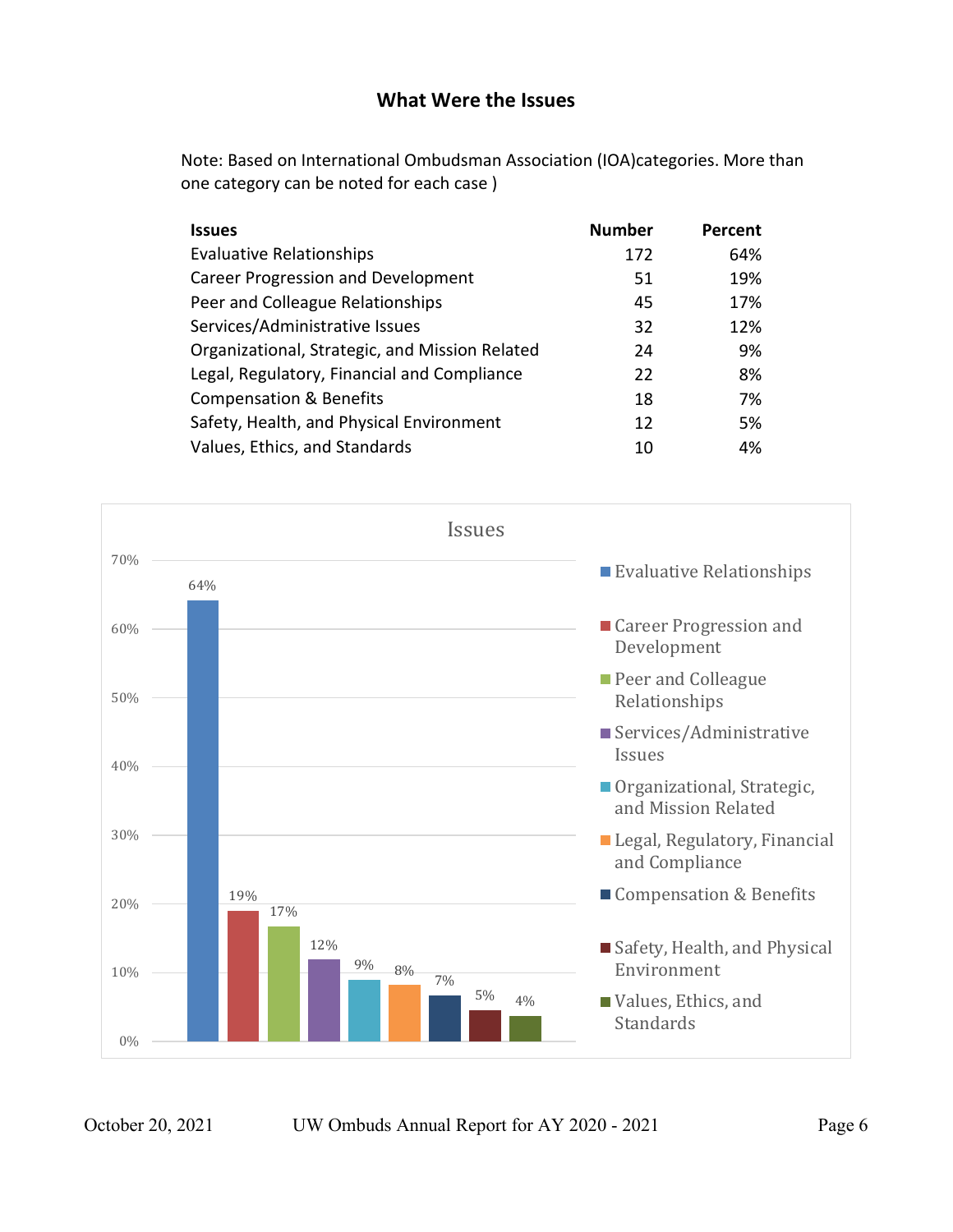Each of the Uniform Reporting Categories from the International Ombudsman Association has a number of subcategories. Below are listed all IOA subcategories recorded for 20 or more cases

| <b>Evaluative Relationships</b>                                    | <b>Number</b>       |
|--------------------------------------------------------------------|---------------------|
| Respect / Treatment                                                | 53                  |
| <b>Supervisory Effectiveness</b>                                   | 45                  |
| Communication                                                      | 40                  |
| Performance Appraisal / Grading                                    | 30                  |
| Assignments / Schedules                                            | 27                  |
| Departmental Climate                                               | 26                  |
| Bullying, Mobbing                                                  | 20                  |
| <b>Peer and Colleague Relationships</b><br>Respect / Treatment     | <b>Number</b><br>22 |
| Services/Administrative Issues.<br><b>Administrative Decisions</b> | Number<br>20        |